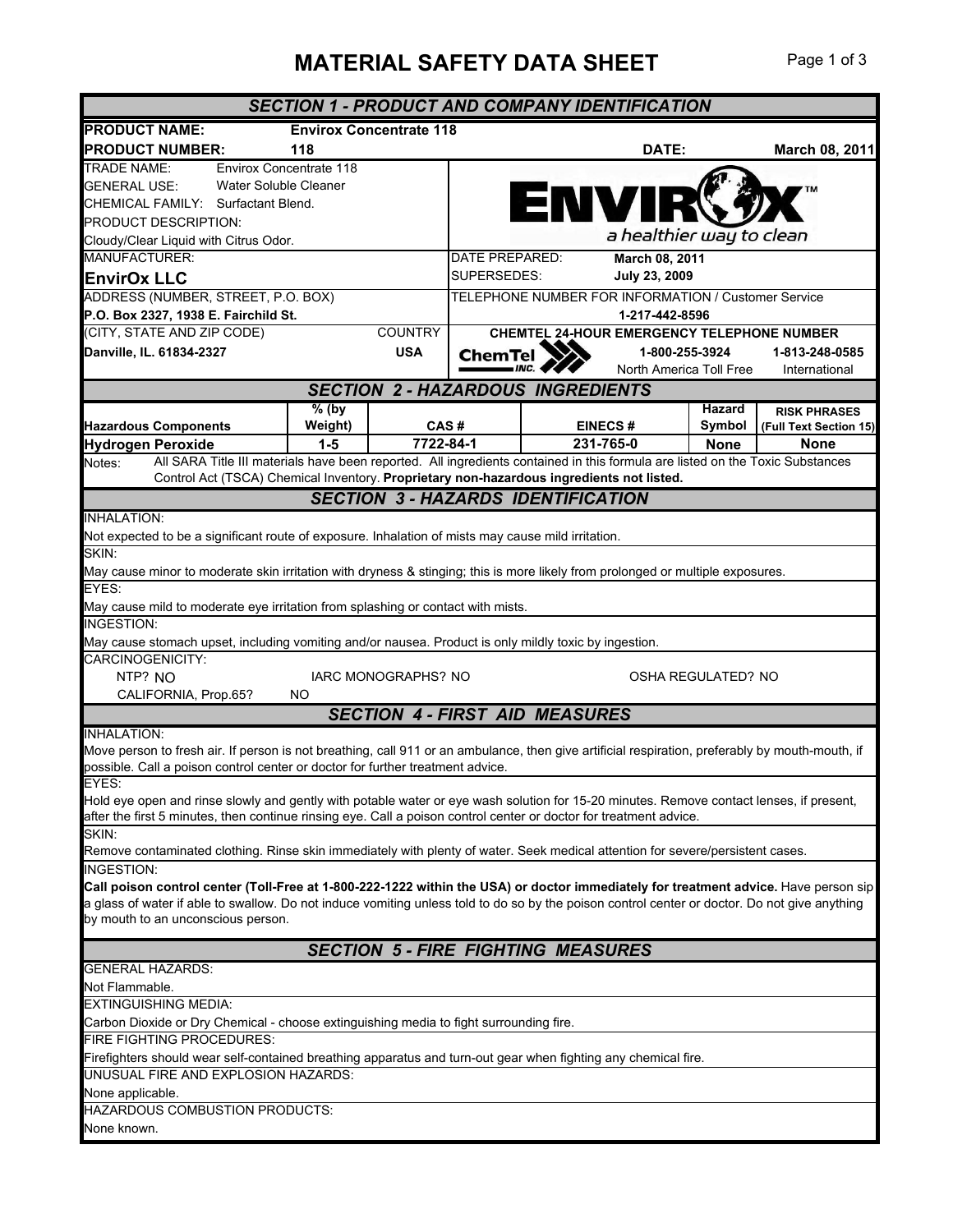## **MATERIAL SAFETY DATA SHEET** Page 2 of 3

| <b>PRODUCT NAME:</b>                                                                                                                             |                | <b>Envirox Concentrate 118</b> |                       |                                                            |              |                              |                    |                |
|--------------------------------------------------------------------------------------------------------------------------------------------------|----------------|--------------------------------|-----------------------|------------------------------------------------------------|--------------|------------------------------|--------------------|----------------|
| <b>PRODUCT NUMBER:</b>                                                                                                                           | 118            |                                |                       |                                                            | <b>DATE:</b> |                              |                    | March 08, 2011 |
|                                                                                                                                                  |                |                                |                       | <b>SECTION 6 - ACCIDENTAL RELEASE MEASURES</b>             |              |                              |                    |                |
| STEPS TO BE TAKEN IN CASE MATERIAL IS RELEASED OR SPILLED:                                                                                       |                |                                |                       |                                                            |              |                              |                    |                |
| Do not flush large quantities of material into sewers or bodies of water. Use absorbent to trap spilled material, then place in waste container. |                |                                |                       |                                                            |              |                              |                    |                |
| Small spills (less than a gallon) can be flushed into a sanitary sewer with plenty of water.                                                     |                |                                |                       |                                                            |              |                              |                    |                |
|                                                                                                                                                  |                |                                |                       | <b>SECTION 7 - HANDLING AND STORAGE</b>                    |              |                              |                    |                |
| PRECAUTIONS TO BE TAKEN IN HANDLING AND STORAGE:                                                                                                 |                |                                |                       |                                                            |              |                              |                    |                |
| Store indoors; Store below 120°F, avoiding temperature extremes. Do not store with incompatible materials (see Section 10).                      |                |                                |                       |                                                            |              |                              |                    |                |
|                                                                                                                                                  |                |                                |                       |                                                            |              |                              |                    |                |
|                                                                                                                                                  |                |                                |                       | <b>SECTION 8 - EXPOSURE CONTROLS / PERSONAL PROTECTION</b> |              |                              |                    |                |
|                                                                                                                                                  |                |                                | <b>NIOSH</b>          |                                                            |              | <b>ACGIH</b>                 |                    | <b>OSHA</b>    |
| HAZARDOUS COMPONENTS                                                                                                                             | <b>TWA ppm</b> | TWA mg/m3                      | STEL ppm              | STEL mg/m3                                                 | TLV/TWA ppm  | TWA mg/m3                    | TWA ppm            | PEL mg/m3      |
| <b>Hydrogen Peroxide</b>                                                                                                                         | 1              | 1.4                            | 75 IDLH               |                                                            | 1            |                              | 1                  | 1.4            |
| PERSONAL PROTECTION                                                                                                                              |                |                                |                       |                                                            |              |                              |                    |                |
| RESPIRATORY PROTECTION:                                                                                                                          |                |                                |                       |                                                            |              |                              |                    |                |
| Local Exhaust Ventilation is OK. NIOSH/OSHA approved respirators may be used if respiratory irritation occurs.                                   |                |                                |                       |                                                            |              |                              |                    |                |
| <b>PROTECTIVE GLOVES:</b>                                                                                                                        |                |                                |                       |                                                            |              |                              |                    |                |
| Impervious protective gloves are recommended - especially for sustained contact. Neoprene is a good choice for glove material.                   |                |                                |                       |                                                            |              |                              |                    |                |
| <b>EYE PROTECTION:</b>                                                                                                                           |                |                                |                       |                                                            |              |                              |                    |                |
| Safety glasses with side shields are recommended where a splash hazard exists and as a good industrial practice.                                 |                |                                |                       |                                                            |              |                              |                    |                |
| OTHER PROTECTIVE CLOTHING OR EQUIPMENT:                                                                                                          |                |                                |                       |                                                            |              |                              |                    |                |
| Not generally required. An impervious apron is suggested for situations where a splash hazard exists.                                            |                |                                |                       |                                                            |              |                              |                    |                |
| <b>WORK / HYGIENIC PRACTICES:</b>                                                                                                                |                |                                |                       |                                                            |              |                              |                    |                |
|                                                                                                                                                  |                |                                |                       |                                                            |              |                              |                    |                |
| Wash hands with soap and water after contact. Use emollient cleanser for mild dryness of skin.                                                   |                |                                |                       |                                                            |              |                              |                    |                |
|                                                                                                                                                  |                |                                |                       | <b>SECTION 9- PHYSICAL AND CHEMICAL PROPERTIES</b>         |              |                              |                    |                |
| APPEARANCE AND ODOR                                                                                                                              |                |                                | <b>VAPOR PRESSURE</b> |                                                            |              |                              |                    |                |
| Clear liquid with a pleasant citrus odor.                                                                                                        |                |                                | NΕ                    |                                                            |              |                              |                    |                |
| pН                                                                                                                                               |                |                                | 1.019                 | SPECIFIC GRAVITY (WATER = 1)                               |              |                              |                    |                |
| 4.4± 0.5%<br><b>BOILING POINT / BOILING RANGE</b>                                                                                                |                |                                |                       |                                                            |              |                              |                    |                |
| <b>SOLUBILITY IN WATER</b><br>212°F<br><b>Completely Soluble.</b>                                                                                |                |                                |                       |                                                            |              |                              |                    |                |
| <b>FLASH POINT</b>                                                                                                                               |                |                                | <b>VISCOSITY</b>      |                                                            |              |                              |                    |                |
| None                                                                                                                                             | ΝA             |                                |                       |                                                            |              |                              |                    |                |
| <b>FLAMMABLE LIMITS</b><br>VAPOR DENSITY (AIR = 1)                                                                                               |                |                                |                       |                                                            |              |                              |                    |                |
| LEL: NA<br><b>UEL: NA</b>                                                                                                                        |                |                                | ΝA                    |                                                            |              |                              |                    |                |
| <b>AUTOIGNITION TEMPERATURE</b>                                                                                                                  |                |                                |                       | EVAPORATION RATE (WATER = 1)                               |              |                              |                    |                |
| <b>NA</b>                                                                                                                                        |                |                                | <b>NA</b>             |                                                            |              |                              |                    |                |
|                                                                                                                                                  |                |                                |                       | <b>SECTION 10 - STABILITY AND REACTIVITY</b>               |              |                              |                    |                |
| <b>STABILITY</b>                                                                                                                                 | <b>STABLE</b>  | X                              |                       | <b>CONDITIONS TO AVOID:</b>                                |              |                              |                    |                |
|                                                                                                                                                  |                |                                | temperature extremes  |                                                            |              |                              |                    |                |
| INCOMPATIBILITY (MATERIALS TO AVOID):                                                                                                            |                |                                |                       |                                                            |              |                              |                    |                |
| Strong oxidizers, permanganates, reducing agents, acids.                                                                                         |                |                                |                       |                                                            |              |                              |                    |                |
| HAZARDOUS DECOMPOSITION OR BYPRODUCTS:                                                                                                           |                |                                |                       |                                                            |              |                              |                    |                |
| None under normal conditions.                                                                                                                    |                |                                |                       |                                                            |              |                              |                    |                |
| HAZARDOUS POLYMERIZATION:<br>CONDITIONS TO AVOID:                                                                                                |                |                                |                       |                                                            |              |                              |                    |                |
| Will not occur.<br>None related to polymerization.                                                                                               |                |                                |                       |                                                            |              |                              |                    |                |
|                                                                                                                                                  |                |                                |                       | <b>SECTION 11 - TOXICOLOGICAL INFORMATION</b>              |              |                              |                    |                |
|                                                                                                                                                  |                | CAS#                           |                       | LD50 of Ingredient                                         |              |                              | LC50 of Ingredient |                |
| <b>Hazardous Components</b>                                                                                                                      |                | EINECS#                        |                       | (Specify Species and Route)                                |              |                              | (Specify Species)  |                |
|                                                                                                                                                  |                | 7722-84-1                      |                       | Oral, rat: LD50 = 376 mg/kg;                               |              | Inhalation, rat: LC50 = 2000 |                    |                |
| <b>Hydrogen Peroxide</b>                                                                                                                         |                | 231-765-0                      |                       | Oral, mouse: LD50 = 2000 mg/kg                             |              | mg/m3                        |                    |                |
|                                                                                                                                                  |                |                                |                       | <b>SECTION 12 - ECOLOGICAL INFORMATION</b>                 |              |                              |                    |                |
| No ecological information is available for this blended product; it is known to be biodegradable, however, based on the ingredients used in its  |                |                                |                       |                                                            |              |                              |                    |                |
| manufacture. Product contains no Priority Pollutants under the Clean Water Act.                                                                  |                |                                |                       |                                                            |              |                              |                    |                |
|                                                                                                                                                  |                |                                |                       |                                                            |              |                              |                    |                |